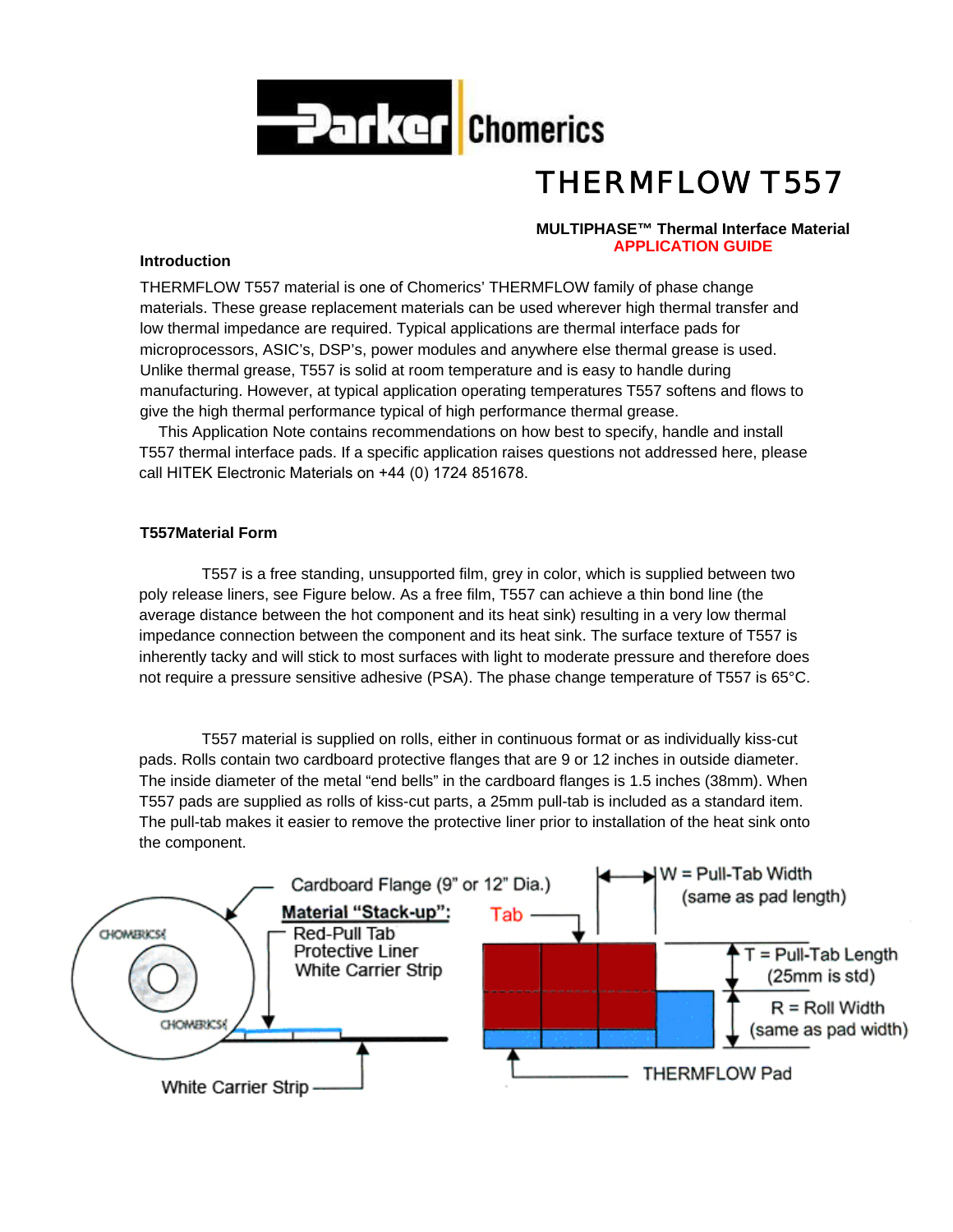#### **Mounting Surface Preparation**

The mounting surface, usually the heat sink, should be clean and free from machining oils and aluminum dust, and may be cleaned with any common solvent, such as isopropyl alcohol (IPA) if necessary. The surface of the heat sink may be anodized, chromate coated or unfinished aluminum.

#### **Cutting of T557 Pads**

T557 material is supplied in one of the forms noted above. HITEK can slit roll stock T557 material to the width required by the customer. However, the minimum slitting width for T557 material is 0.5 inches (1 2.5mm) wide with a tolerance of +/-0.02 inches (+/-0.5mm). Individually kiss-cut pieces are limited to pads no smaller than 0.4 inches (10mm) in width or length. Standard length and width tolerances for individual cut pieces are also *+1-0.02* inches (+/-0.5mm). For custom widths, please contact HITEK to discuss size and tooling options.

#### **T557 Pad Size Selection**

A T557 pad will soften and flow under the temperature and pressure conditions encountered in a typical application between a hot component and its heat sink. During the initial power cycle, as the T557 pad softens and flows to displace air in the interface gap the average thickness of the pad will decrease and the total area covered by the pad will increase. Because of this area change it is important that the initial pad size be smaller than the final desired size in the application to avoid excess material buildup along the edges of the heat sink/component assembly. A T557 pad will typically increase on the order of 30% in length and width, or about 60% in area. This 30% length/width increase was determined using a "generic" heat sink, its associated metal spring clip, and a microprocessor with a copper heat spreader in the center. The key goal is to at least cover the hot spot on the component. Each application will vary in terms of flatness, co-planarity, applied clamping pressure, operating temperatures, etc., so it is recommended that the pad size be verified through actual testing to be sure that thermal requirements are met.

#### **Installation of T557 Pads**

T557 material does not require pre-heating of the heat sink prior to installing the T557 pad onto the heat sink. The inherent "sticky or tacky" nature of T557 is sufficient for the pad to adhere to the heat sink surface. However, because of the phase change nature of the T557 material, please follow the process temperature/pressure guidelines below to ensure the best results for a specific assembly process: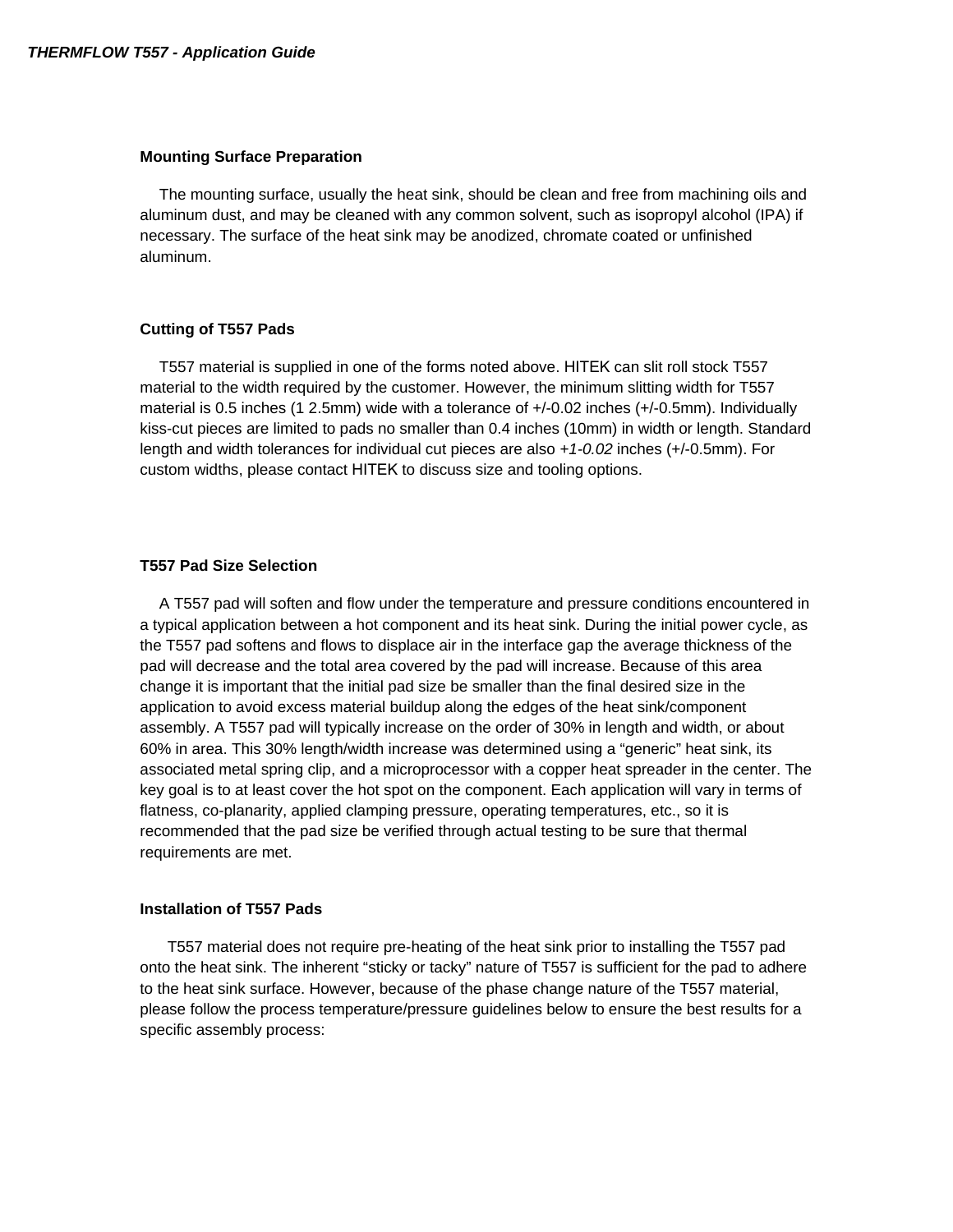# **Installation of T557 Pads (Continued)**

| <b>Process Step</b>                   | <b>Recommended Range</b>                                 |
|---------------------------------------|----------------------------------------------------------|
| Removing pad from white carrier liner | Temp of Roll: less than $70^{\circ}$ F (21 $^{\circ}$ C) |
| Installing pad onto "cold" heat sink  | Heat Sink Temp: 60°F to 100°F (16°C to 38°C) Roll        |
|                                       | Temp: 70°F to 100°F (21°C to 38°C)                       |
|                                       | *installation Pressure: 25 to 50 psi                     |
| Installing pad onto "warm" heat sink  | Heat Sink Temp: 75°F to 100°F (24°C to 38°C) Roll        |
|                                       | Temp: 70°F to 100°F (21°C to 38°C)                       |
|                                       | *installation Pressure: 5 to 10 psi                      |
| Removing protective release liner     | Temp of Heat Sink/Pad Assembly: Less than 100°F          |
|                                       | (38°C)                                                   |

*\*Apply pressure to the pad with a soft "press-pad" for 2 to 3 seconds* 

# **Typical T557 Pad Installation Steps**

- 1. If necessary, clean the heat sink base of any machine oils, greases, hand oils, or other contaminants. Wiping with a solvent such as isopropyl alcohol, MEK, or toluene will work.
- 2. Peel the T557 pad (with release liner and pull-tab still in place) from the white carrier strip.
- 3. Place the T557 pad on the heat sink with the tacky side down and apply pressure on the protective release liner side to ensure intimate "wetting" of the T557 pad to the heat sink surface. This pressure, approximately 3,000 grams (6 pounds) on a 1-inch by 1-inch pad can typically be achieved manually by rolling a soft rubber wheel (like a small wallpaper roller) back and forth over the pad. The table above gives some recommended temperature/pressure conditions for best installation performance.
- 4. The protective release liner serves to prevent the T557 pad from being contaminated with dirt and dust during shipping/handling of the heat sink to the final system assembly location. The protective liner should be removed just prior to mounting the heat sink onto the component.
- 5. When removing the pull-tab, use a quick, lifting motion. This is preferable over peeling the pull-tab from the T557 pad and heat sink. To ensure optimal "wetting" of the T557 pad to the heat sink, it is recommended that the parts be allowed to dwell one hour prior to attempting protective liner removal.
- 6. With heat sink and grey unprotected T557 pad in place on the component, install heat sink clip, screws or mechanical fasteners.